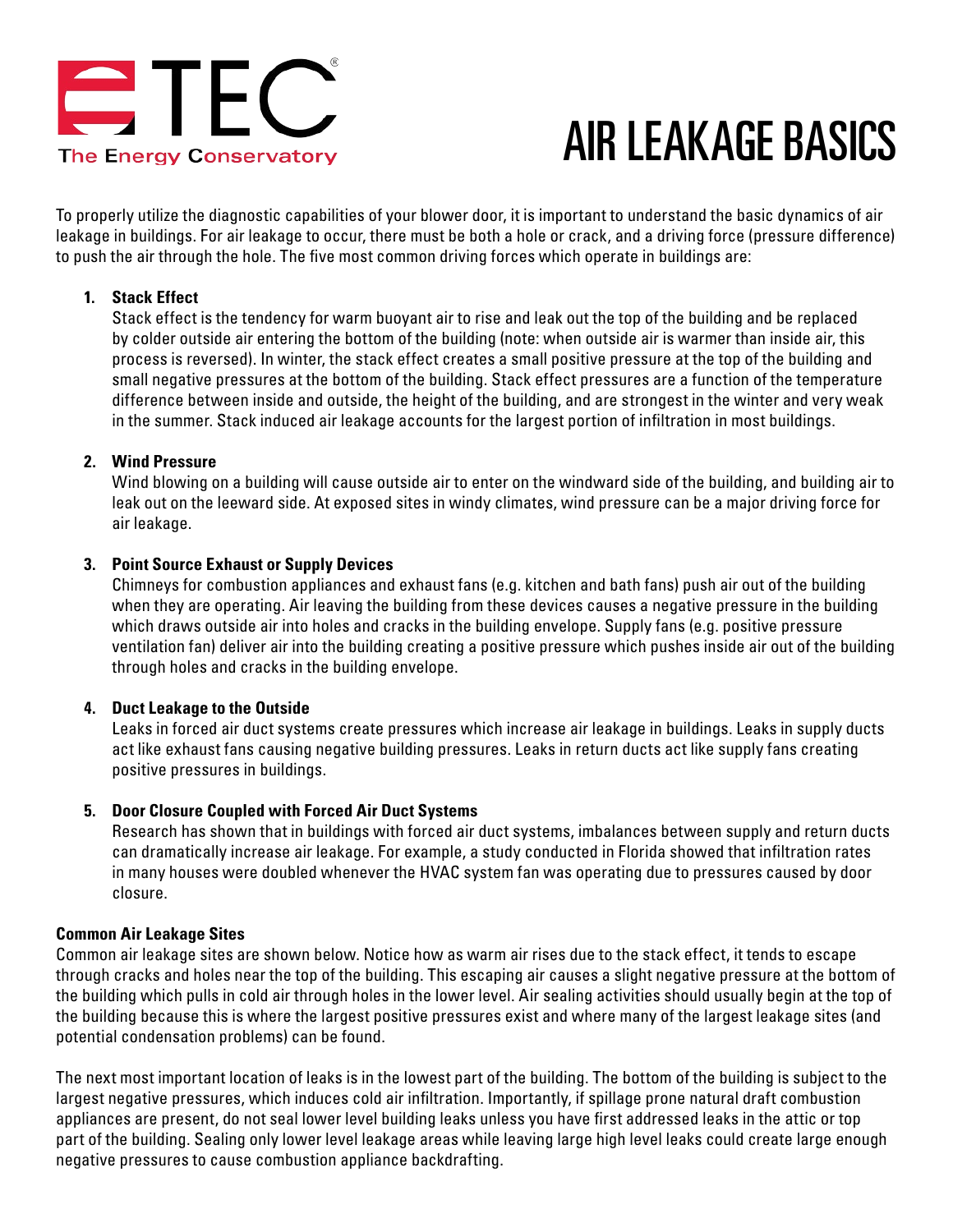

Common air leakage sites

In addition to these common leakage sites, there can also be large leakage paths associated with hidden construction details such as attached porches, cantilevered floors and overhangs. Below show a number of potentially important leakage paths which are often overlooked by crews using traditional weatherization techniques. Use of densely blown cellulose insulation or other barrier-type air sealing techniques at these key junctures often result in dramatic air leakage reductions.



Hidden construction details